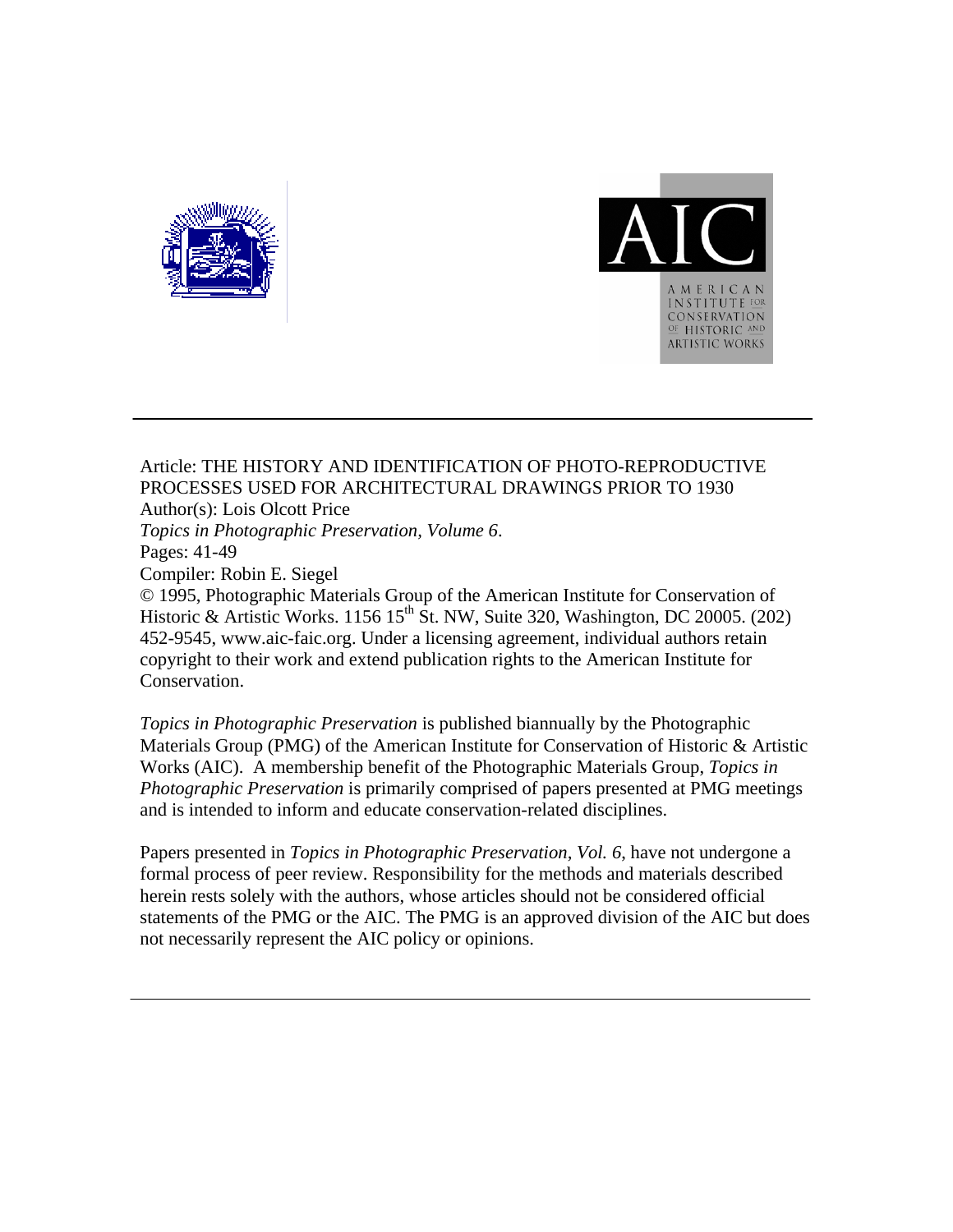### **THE HISTORY AND IDENTIFICATION OF PHOTO-REPRODUCTIVE PROCESSES USED FOR ARCHITECTURAL DRAWINGS PRIOR TO 1930**

### **Lois Olcott Price**

### **INTRODUCTION**

One of the great limiting factors in architecture and in the production of architectural drawings during the nineteenth century was the need to produce accurate copies in a cheap and timely way. The growing size and complexity of architectural projects during the later half of the nineteenth century resulted in the involvement of many more trades and contractors who all needed drawings. Even moderate size buildings had plumbing, heating, ventilation, gas or electric systems. Large public projects had correspondingly complex mechanical and structural systems as well as numerous decorative components involving iron work, marble, sculptural elements, woodwork, decorative brick and terra cotta. Coordinating these large projects required the free and timely flow of information, much of it in the form of drawings. Traditionally, copies were produced by tracing, one at a time, using methods that were time consuming, labor intensive and expensive. The only other alternatives were current photographic processes like salted paper or albumen that usually reduced the size of the original drawing and required the time consuming and costly production of a glass plate negative. Prints like these are relatively rare.

#### **HISTORY**

The introduction of the blueprinting process, originally called the ferro-prussiate or cyanotype process, in the late 1870's, however, revolutionized the production of architectural drawings and significantly affected the practice of architecture by facilitating the coordination of increasingly large and complex projects. The blueprint process was rapidly followed by a myriad of other processes, almost a dozen of which received widespread commercial application. The period between 1880 and 1930, was one of intense innovation that resulted in the formation of a new industry and the introduction of uncounted new products related to the photo-reproduction of architectural drawings.

It is important to note that in the contemporary literature, the terms "blueprint" and "heliographic print" became generic terms for all these processes. This contemporary literature, including manuals, trade catalogs and advertisements in trade journals, is invaluable in researching these processes and documenting their introduction and use.<sup>1</sup>

These processes all had three things in common: they depended on the light sensitivity of certain iron, silver, or diazo salts; they were printing-out-processes that reproduced the original drawing by contact printing; and they were designed for linear rather than half tone reproduction. Dependability, speed, cost and simplicity rather than subtlety of tone or aesthetic affect were the ruling criteria. Most processes originated in Europe and some became more popular there than

Lois Olcott Price is Conservator of Library Collections at the Winterthur Museum, Winterthur, DE 19735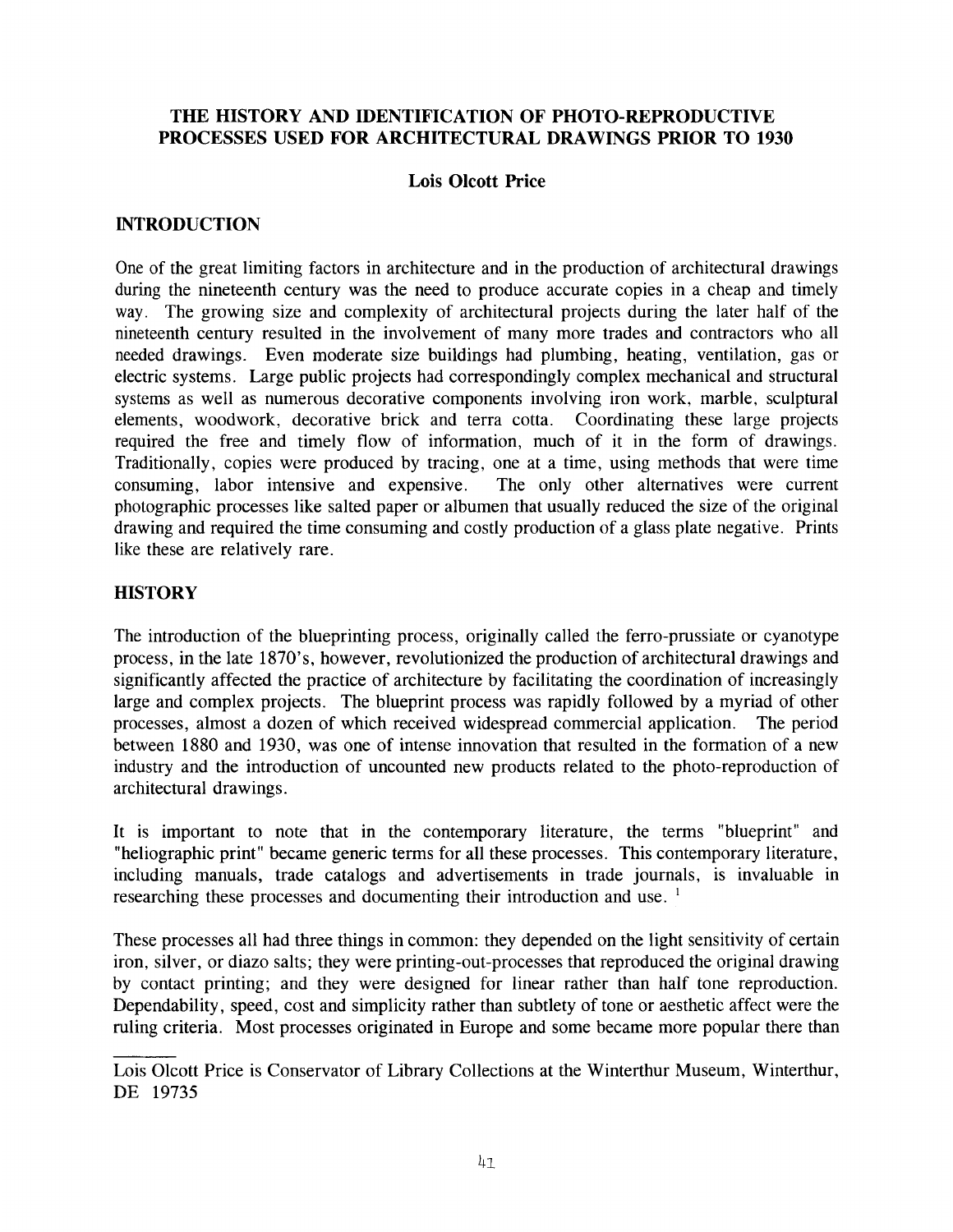in the United States, but in general, American usage appears to have paralleled that of Europe. Photo-reproductions could be printed from originals drawn on almost any type of paper support, but in practice, translucent tracing papers and cloths were consciously used as supports for drawings intended for photo-reproduction because they produced better, clearer prints more quickly. These drawings on tracing paper or cloth were commonly called tracings.

Although tracing papers and cloths had been used by architects before the introduction of photo-reproductive processes, the variety and quantity manufactured and used after 1880 increased rapidly. By 1900, trade catalogs had begun to rate them by their suitability for use as originals for photo-reproductions. To define an unfamiliar term, tracing cloth, also known as drafting linen, is a plain woven fabric, usually cotton by this period, that has been heavily sized with starch to which various waxes and resins were sometimes added. This material was usually highly calendared on at least one side and frequently had a slightly bluish tint to improve its transparency to actinic light when used as the original in producing photo-reproductions.

Photo-reproductive processes were printed on a variety of supports including paper, tracing paper and tracing cloth.

Early manuals (1880-1900) generally recommended using any good quality paper that was hard surfaced and well sized. Most drawing papers were considered suitable. Bond or currency paper was recommended for small prints and those that needed to be relatively transparent for use as negatives. By 1887 , papers produced especially for heliographic purposes were readily available including one called "Helios," and papers from both Rives and Steinbach. Manufacturers of these papers consciously eschewed the use of bleaches and sizes that might adversely affect photographic processes. A catalog issued by F. Weber of Philadelphia in 1895 listed four grades of paper stock each available in different weights including Eclipse, a top quality 100% rag paper; Sun, a lower quality rag paper; Neptune, a parchment paper valued for its durability, and Star, an all linen paper considered the lowest quality of the line. The paper came in 27 to 42" width rolls and could be purchased unprepared or pre-sensitized for blueprinting as well as other processes.2 During the early years papers were coated with sensitizing solution by hand, but machine coated papers were available by 1887, and soon dominated the market.<sup>3</sup>

Printing was accomplished using wooden contact printing frames with plate glass fronts. They were propped up on the roof of a building or run in and out of windows on specially constructed tracks. The drawing to be printed, usually referred to as the tracing, was laid directly against the glass with the sensitized paper immediately behind it. A felt blanket or rubber sheet was placed behind the paper and the back of the frame closed securely using one of several mechanisms to insure good contact between the tracing and the paper. Poor contact in any area would result in a fuzzy print. The frame could be opened periodically or test strips of sensitized paper withdrawn to check the progress of the exposure. Very large tracings were copied by wrapping both the tracing and the sensitized paper around a large cylinder which was placed on a cradle and revolved in the sun.

By 1888, pneumatic printing frames that used an inflatable rubber pad to insure good contact between the tracing and the sensitized paper had been introduced. Sophisticated vacuum printing frames that used a compressor to evacuate air from within the printing frame were in use by 1921 **.4** By 1900, machines that could make blueprints as well as other types of prints using an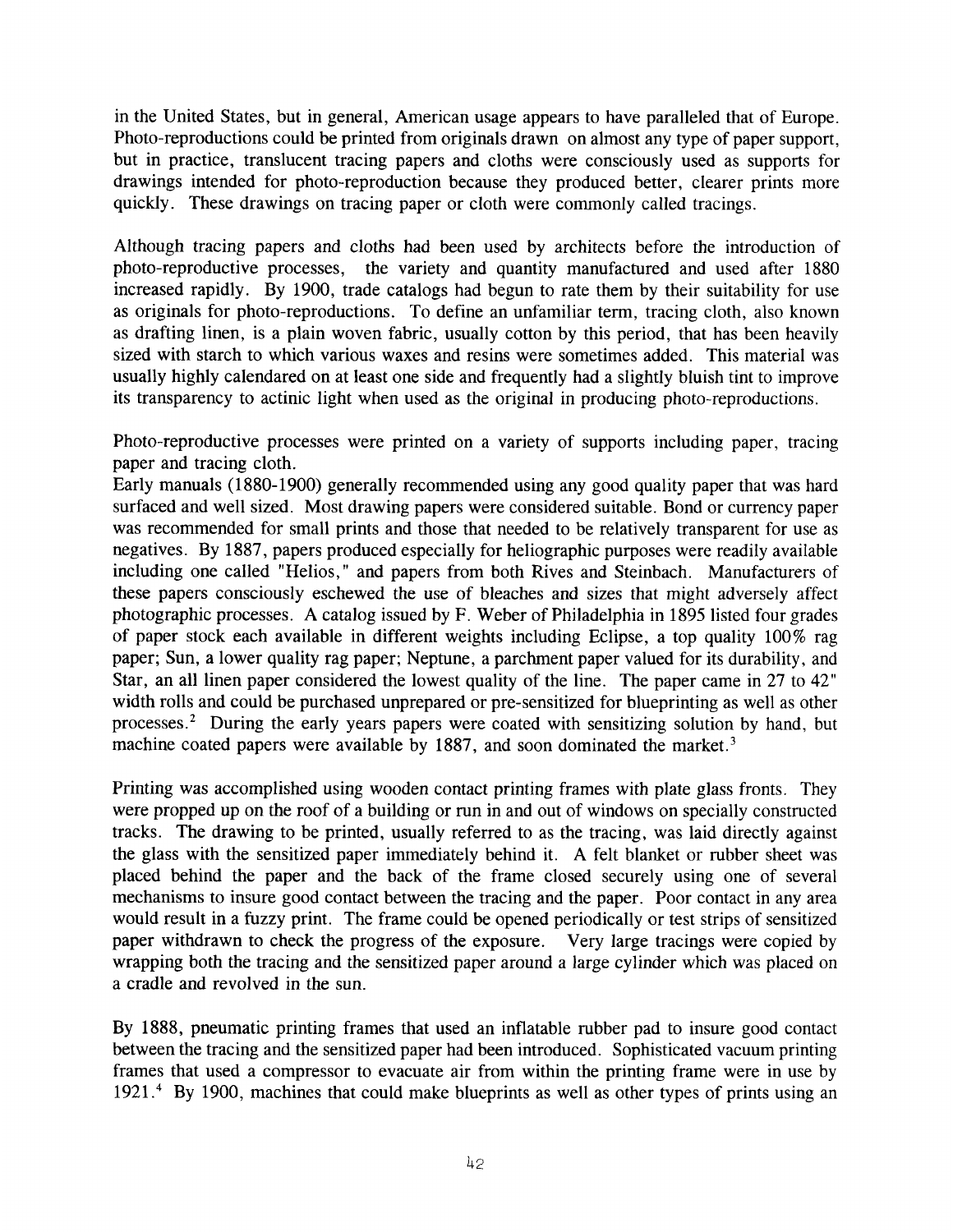arc lamp rather than the unreliable and inconvenient sun had been introduced.<sup>5</sup> The tracing and sensitized paper were wrapped around the glass cylinder facing inward and an arc lamp was raised and lowered within the cylinder. With the rapidly growing demand for more and faster prints, machines like these that could expose, wash,

and dry blueprints in one continuous operation were in common use by commercial blue printers by 1920.<sup>6</sup>

In the closing decades of the nineteenth century and well into the twentieth, many architectural and engineering firms printed and developed their own reproductions by hand as described in the manuals. Since commercially prepared papers became available shortly after each process was introduced, the majority probably did not prepare the papers themselves. These papers were sold directly to architects and engineers who maintained a small printing area as part of their practice. Businesses that specialized in making prints using these processes developed quickly, however, giving architects and engineers the option of sending some or all their work out. Initially, many of these printers appear to have sensitized their own paper, but as the scale of the business and the size of the capital investment grew and as the chemistry involved in producing specialized papers became more complex, only the largest continued to sensitize their own papers.

## **IDENTIFICATION**

For purposes of identification, storage and treatment, the photo-reproductive processes can be divided into two major categories depending on the nature of the final image. In the first category are those processes that produce a final image composed of an iron, silver or diazo compound. These images may be blue, brown, black, brown-black, sepia, purple, or magenta. In all these processes, the image is either embedded in the paper fibers or in an emulsion layer of gelatin or resin on the surface of the paper. The four most common processes, blueprint, Pellet, Vandyke and ferro gallic, which will be covered in some detail below, all fall in this category. The second category are those processes that produce a final image composed of an ink, almost always carbon based, or of carbon particles. These images are almost always black with the image sitting on top of the paper fibers rather than in them.

# **Blueprint**

The best known and by for the most common process used for photo-reproduction was the blueprint also known as the cyanotype or ferro-prussiate process. Although the basic chemistry was discovered by Sir John Herschel in 1842, it was not developed for commercial use until 1876, when Marion and Company, Parisian photographic publishers, began the manufacture and distribution of sensitized papers. Information about the process was first published in the United States in 1871,<sup>7</sup> and its use for the reproduction of architectural drawings was described in an architectural journal in 1878.<sup>8</sup> It was fast, easy, inexpensive and produced a print the same size as the original directly from the original. Architects adopted the process quickly and used it until it was displaced by the diazo process in the 1950's.

To produce a print, the paper was sensitized with ferric ammonium citrate and potassium ferricyanide in varying proportions, then exposed to light under a tracing. The proportion of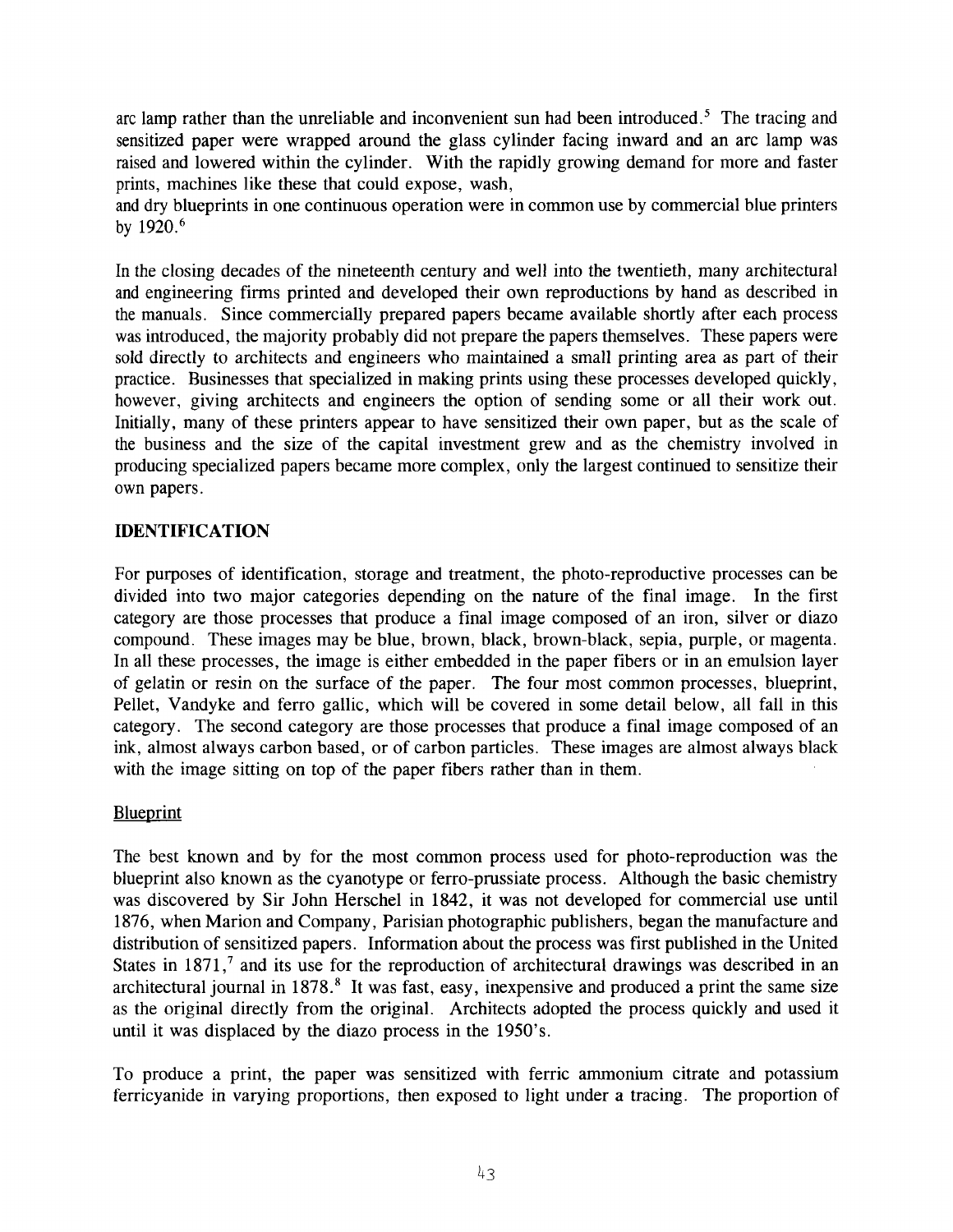the reactants determined the speed of the paper and its shelf life. After exposure, the print was thoroughly washed in water resulting in a print with white lines on a medium to deep blue ground. On exposure to light, the ferric salts are reduced to the ferrous state which, in the water bath, react with the potassium ferricyanjde forming ferric-ferrocyanide (Prussian or Berlin blue) and ferrous-ferricyanide (Trumbull's blue). Positive prints with blue lines on a white ground could be produced using a negative print, usually a Vandyke, taken from the original drawing. Vandykes will be discussed shortly.'

## Pellet Process

The Pellet process, also known as the cyanotype positive, cyanofer and positive ferrotype, was also based on the discoveries of Sir John Herschel. Working with Alphonse Poitevin, Henri Pellet patented the process in 1877. The value of the process was its ability to produce a positive and permanent blue line image directly from a tracing without the intermediate step of making a negative. The first to manufacture sensitized paper for this process was Clarise Zoe Joltrain of Paris under the name "Papier Gummoferric" sometime before 1881.

The paper was sensitized with an iron salt such as ferric chloride or ferric ammonium citrate used singly or in combination, an organic acid, usually tartaric, and a colloid such as dextrin, gum arabic or gelatin. It was exposed directly under a tracing and then developed in potassium ferrocyanide followed by a vigorous water bath sometimes accompanied by brushing to remove unexposed sensitizing reagents from the background. A final rinse in a dilute acid bath of sulfuric or hydrochloric acid followed by another water bath served to finish clearing the highlights. Successful development required an experienced operator.

The ferric salt renders the colloid insoluble until it is reduced to the ferrous salt by exposure to light and the colloid once again becomes soluble. The potassium ferrocyanide in the developing bath reacts with the ferric salts in the still insoluble unexposed areas forming ferric-ferrocyanide (Prussian blue). The soluble colloid and colorless reaction products in the white background are washed off in the water bath and the acidic bath brightens and deepens the blue image while clearing the background of any lingering yellow tint.  $^{10}$ 

The final image is usually a dense blue line sitting in and slightly on top of the paper fibers. The background is bright white with occasional blue specks. Pellet prints are subtly different from positive blueprints whose image is completely in the fibers and whose background is usually not quite as clear.

# **Vandyke**

The Vandyke process, also known as the sepia process, solar or silver paper, was introduced shortly after 1890. It is closely related but not identical to the kallitype process which was used for producing half tone images.

The basic principle of the process was discovered in 1842 by Sir John Herschel but, like the blueprint, was not developed commercially until decades later. In 1889, H. Shawcross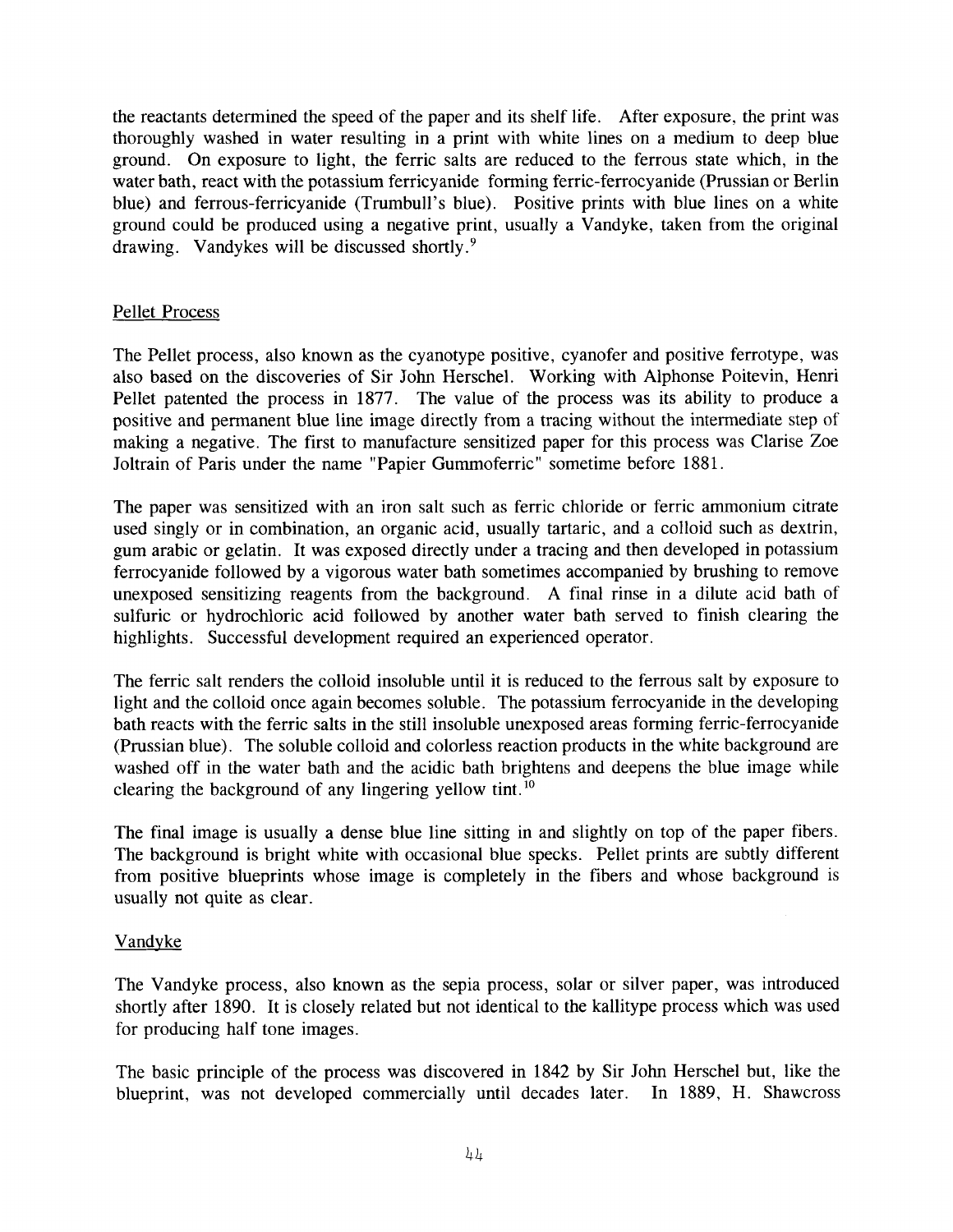announced the development of sepia paper for which he took a Paris patent, followed by an English patent in 1892. Vandyke paper is often erroneously credited to F.R. Vandyke of the Survey of India Office, Calcutta, from whom it derives its name.

The Vandyke process produced a negative image from the original drawing, and this image was used as an intermediate negative. This negative image, with translucent lines and a dark brown ground opaque to actinic light, was placed over blueprint or Vandyke paper, which was then exposed and printed to produce, respectively, a positive blue line print or a brown line image.

These positive brown line images created on Vandyke papers were often used as a guide for further development in ink, watercolor or dry media by architects who used them to try out different design options or rendering schemes. Some architects, like Wilson Eyre, used these rendered brown lines as final presentation drawings. Because the negative prints tended to be used as an intermediate reproductive process, examples of negatives in most collections are fairly rare.

To produce a Vandyke print, the paper was coated with ferric ammonium citrate and silver nitrate, exposed to light under a negative or a tracing, then washed and fixed in hypo. Like the platinum process, the Vandyke processes is based on the principle that ferrous salts, formed when ferric salts are reduced by exposure to light, are powerful reducing agents themselves, and can reduce the salts of precious metals, like silver and platinum, to the metallic state forming an image. The images often have a slightly metallic, almost bronze appearance.''

### Ferro gallic

The ferro gallic is the least known and recognized of the four most commonly used processes. This process was developed by Alphonse Poitevin but was not introduced commercially until the 1880's. It was more costly and complex to produce than some of the other processes, but its advantage was the production of a positive brown to black image directly from the original.

The reagents used to sensitize the paper and the underlying principles of the process are very similar to the blue line or Pellet process. An iron salt, usually ferric chloride or ferric sulfate, an organic acid, usually tartaric, and a colloid such as gum arabic or gelatin were used to sensitize the paper. After exposure the print was developed using gallic or tannic acid applied by one of two methods. In the original process, the exposed print had to be developed in a bath of gallic or tannic acid. In 1885, Shawcross and Thompson of London developed a variation of the process depositing the developer, in dry powdered form, on the sensitized paper. This change allowed for full development of the print in a water bath. Alcohol, oxalic acid or alum were often added to the final bath to help clear the ground. Prints made with this second process appear to be more stable.

Like the Pellet process, the ferro gallic process exploits the fact that unexposed ferric salts render the colloid insoluble until they are reduced to the ferrous salt by exposure to light and the colloid once again becomes soluble. The gallic or tannic acid in the developer reacts with the ferric salts in the unexposed areas forming ferric gallo tannate (iron gall ink). The soluble colloid and colorless reaction products in the white background are washed off in the water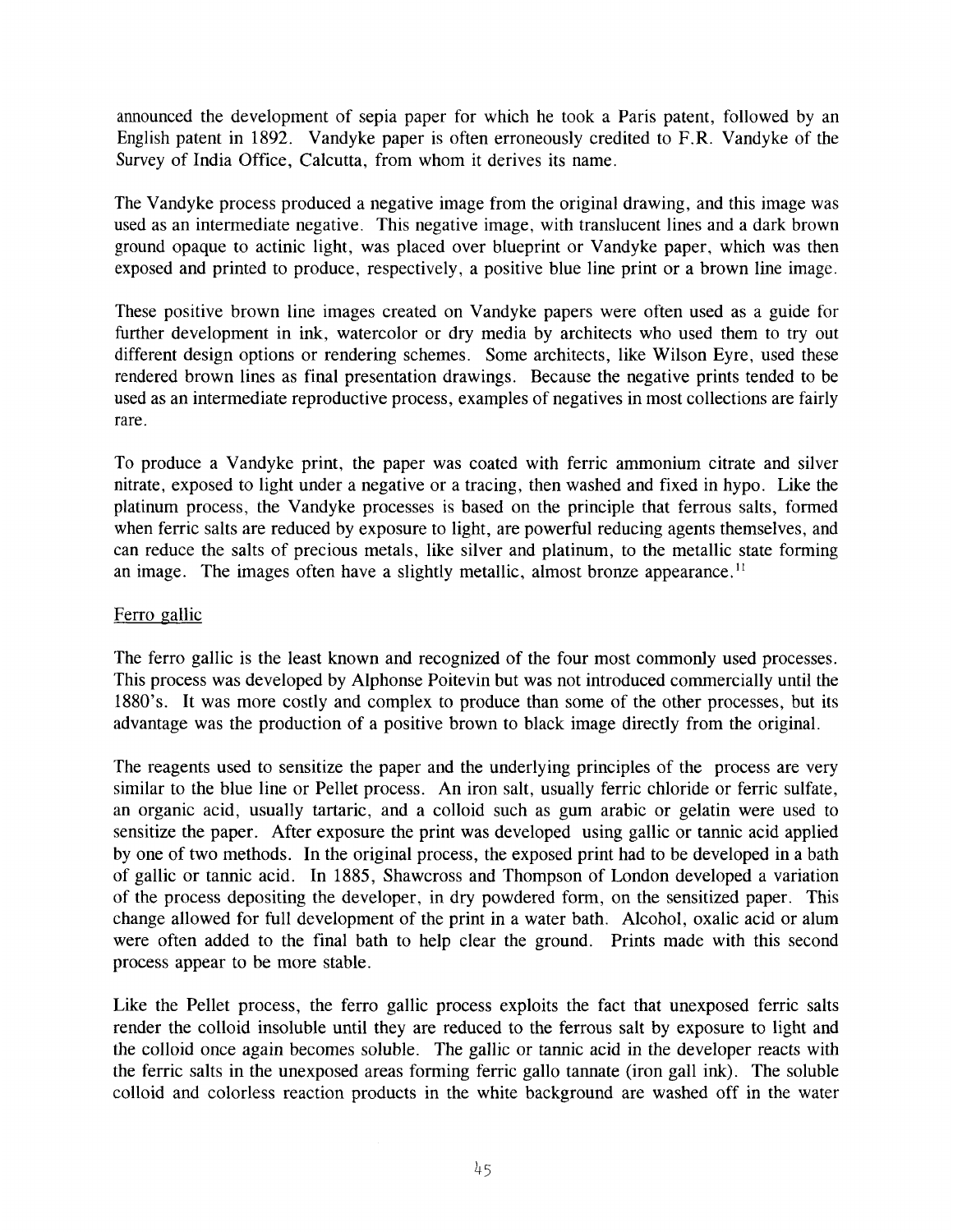bath. $12$ 

The prints produced by this process range from light brown to almost black. The background tends to be pale brown or slightly lavender; it is never entirely clear. Like Vandyke brown line prints, these prints were often used for studies to which additional media was applied.

The following processes also rely directly on light sensitive materials to produce an image, but they are less common than the four processes already discussed.

Photostats were introduced in 1909 primarily for the reproduction of manuscripts and small drawings. From an original drawing they produce a negative image of white lines on a black or grey background though from a blueprint they produce a positive image. After 1920, the process was developed to produce larger prints, and in 1953, Kodak introduced a photostat process that produced a positive image. The print was produced by placing the photostat paper in a special camera where it functioned and was developed like a piece of standard photographic film. The process produces a silver image in a gelatin emulsion that exhibits the same characteristics as other silver halide photographic prints. **l3** 

The aniline process was first patented in England in 1864 by William Willis. A variation of the process using vanadium was introduced by Endemann in 1866 and the Brothers Lumiere began producing a vanadium printing paper in 1894. The vanadium process produces a fairly permanent blue-black image though other variations of the process can produce other colors, particularly blue or purple. The aniline process was considered valuable because of its cheapness, simplicity and rapidity. According to some sources, it was the only process commonly used until the blueprint became dominant in the 1880's, but the only example I have seen are post-1900. It does not appear to have come into general use among architects, but was probably used more extensively by engineers and contractors.

The paper support was sensitized with a chromate containing compound, most frequently potassium bichromate, salt (sodium chloride) and a dilute acid. The vanadium process also incorporated a vanadium compound such as ammonium vanadiate or vanadium chloride. The sensitized paper was exposed under a tracing and then developed by exposure to aniline fumes vaporized within a closed box. The aniline fumes reacted with the chromate not reduced by exposure to light resulting in a positive image. The developed print was then washed in a slightly acidic bath to clear the highlights but the prints retain a yellow green cast and are commonly called green prints by archivists who work with them. The image is usually blue or blue black, but may also be purple. Because of the acidic solutions used to process these prints, they are usually quite brittle. **l4** 

The diazo process, also referred to as the ammonia or dyeline process, was first introduced in the closing years of the nineteenth century, but the process was not successfully developed or marketed in the United States until the late 1920's. By the 1950's, it became the dominate reproductive process, replacing blueprints. The diazo process produces a positive print directly from the original and does not require wet processing.

Unlike the processes discussed previously, diazo prints do not have a single characteristic color.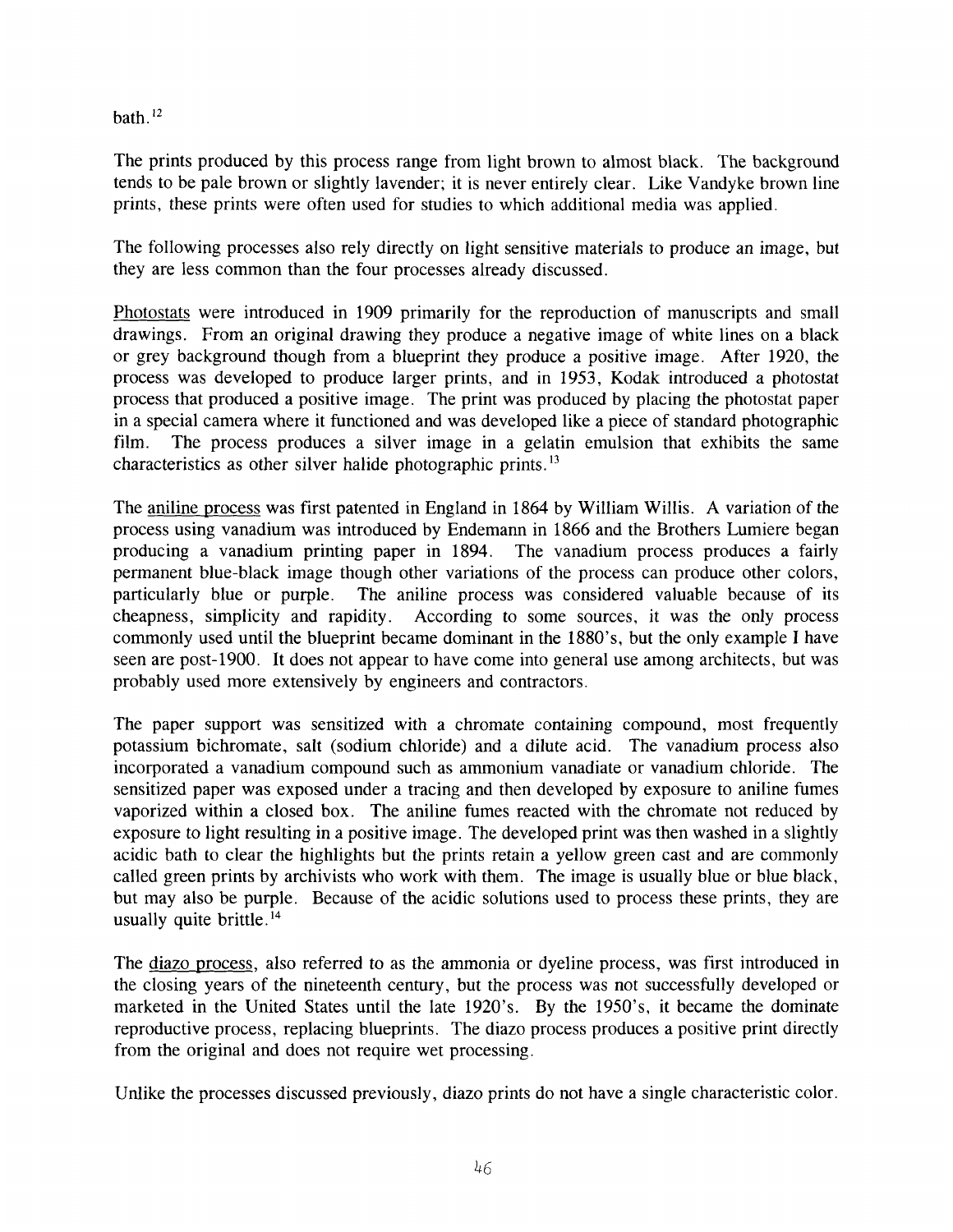They rely on two classes of compounds, the diazos and the phenols, to produce an image in the form of an azo dye. The choice of two specific compounds within these families determines the final color of the print. Both compounds are coated on the paper, but the use of an acid-inhibitor prevents any reaction from taking place. Exposure to light under a tracing destroys the diazo salt in the exposed areas. Development takes place when exposure to ammonia neutralizes the acid-inhibitor and the reactants in the unexposed areas combine to form an azo dye. Early diazo prints have a red-purple image on a "dirty" white background. Later prints, including those produced today, are generally magenta, blue, black or sepia, but other colors are possible. While the backgrounds of current diazo prints are clearer than the early prints, they are not a clean white, which provides the primary clue for identifying them. Because the phenols are not removed from the finished print by washing, they continue to oxidize over time causing discoloration and paper degradation. These prints are also very light sensitive; the image fades and the paper discolors rapidly with exposure.<sup>15</sup>

C. B. prints, also known as SEE-BEE and Dupro prints, were introduced in the early 1920's. They were used to produce and "ink-like" substitutes for original ink drawings that could be used as security copies and as tracings to produce blueprints if necessary. The process required an intermediate Vandyke negative and allowed any part of the image to be selectively erased during processing. Tracing cloth was the most common support. The process produces an "ink-like" image, which current incomplete research suggests is probably silver based. Under magnification, the lines lack the character of an ink line drawn with a ruling pen and the surface of the support is often unevenly discolored.'6

This completes discussion of images formed directly from light sensitive salts. The following photo-reproductions use photographic processes to reproduce the image, but the final image is composed of carbon based ink rather than the reaction products of light sensitive salts.

Lithography and photolithography were commonly used to reproduce architectural drawings from after the Civil War well into the twentieth century. The practice became common in the late nineteenth century when large projects involving publicity, complex financial arrangements and real estate agents increased the demand for drawings to publicize and market the project. Images were created in several different ways; they could be drawn directly on the printing surface, drawn on special transfer paper and transferred to the printing surface, or transferred photographically to the printing surface. Since the final result is the same in any case, it is usually impossible to determine which method was used. Judging from accounts of the period, advertisements and the convenience factor, photographic transfer was the most common.<sup>17</sup>

True-to-scale prints, also known as lithoprints and gel lithos, were introduced in 1904 and widely used after 1910. Their use continued, with decreasing popularity, until the 1950's. Since the paper was never washed and therefore did not change dimensionally, the process produced a positive image in ink that was true to scale. It was produced by laying an exposed but undeveloped blueprint on a damp gelatin pad known as a graph. The unexposed iron salts in the lines of the blueprint reacted with the gelatin, hardening it, and making it receptive to lithographic ink. The pad could be re-inked and yielded up to 25 prints. Both well sized paper and tracing cloth were used as supports. Under magnification the ink lacks the character of a ruled line.18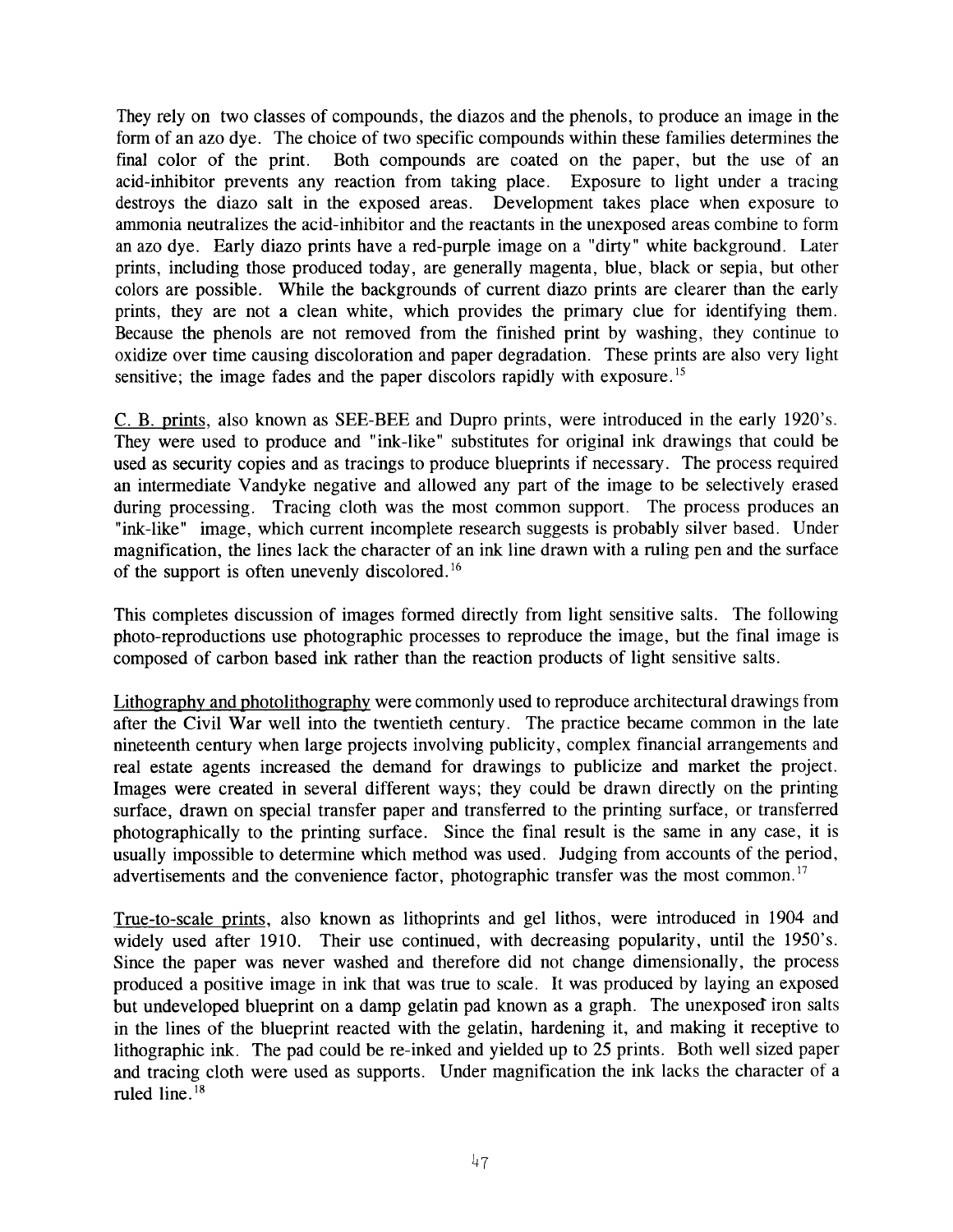### **CONCLUSION**

Time precludes any detailed discussion of the preservation, storage, and treatment needs of these prints, but **I** would like to summarize briefly by saying that they need to be treated as photographs that exhibit the same alkalinity, sulphur and light sensitivities and processing variations as other related photographic processes. Many need to be stored in unbuffered enclosures; preliminary testing of the four major processes in high humidity conditions indicated that contact with buffered enclosures caused image deterioration of blueprints and ferro gallic prints. Diazo prints also appear to be alkaline sensitive. Prints with silver based images should be stored in enclosures that pass the PAT test and meet standards generally set for silver image photographs. At a minimum, different processes should be interleaved and inherently unstable materials such as diazo prints and ferro gallic prints, which cause transfer staining in the same manner as iron gall ink, should be stored separately.

In short, I encourage you, as photographic conservators who potentially have the best understanding of the preservation needs of these materials, to get involved with them and encourage repositories that hold them to learn more about them and to treat them as photographic materials.

#### **ACKNOWLEDGEMENTS**

The research in this paper was undertaken as part of a larger project into the fabrication and preservation of American architectural drawings prior to 1930. This research has been supported by a Peterson Fellowship from the Athenaeum of Philadelphia, a Research Fellowship from the Winterthur Museum Library and grants from the Institute for Museum Services, the Graham Foundation and the Council on Library Resources. In addition, my former employer, the Conservation Center for Art and Historic Artifacts in Philadelphia, supported the project and granted the leave necessary to undertake the research.

### **ENDNOTES**

There were three manuals written specifically for architects and engineers that were particularly useful: I.

George E. Brown, *Ferric* & *Heliographic Processes: A Handbook for Photographers, Draughtsmen,* & *Sun Printers* (London: Dawbarn & Ward), [1900].

Peter C. Duchois, *Photographic Reproduction Processes: A Practical Treatise on the Photo-Impression without Silver Salts,* ed. E. J. Wall (London: Hampton Judd & Co.), 1892.

Ernest Leitze, *Modern Heliographic Processes* (New York: D. Van Nostrand Co.), 1888. Rpt. Rochester Visual Studies Workshop, 1974.

**2.**  (Philadelphia), 1895, pp. 12-13. F. Weber & Co., *Catalogue of Architects* ', *Engineers and Draughtsmen* 's *Supplies* 

Duchois, p. 30. **3.** 

*Catalogue of New York Blue Print Paper Co.* (New York: New York Blue Print Paper **4.**  CO.), 1921, pp 229-230.